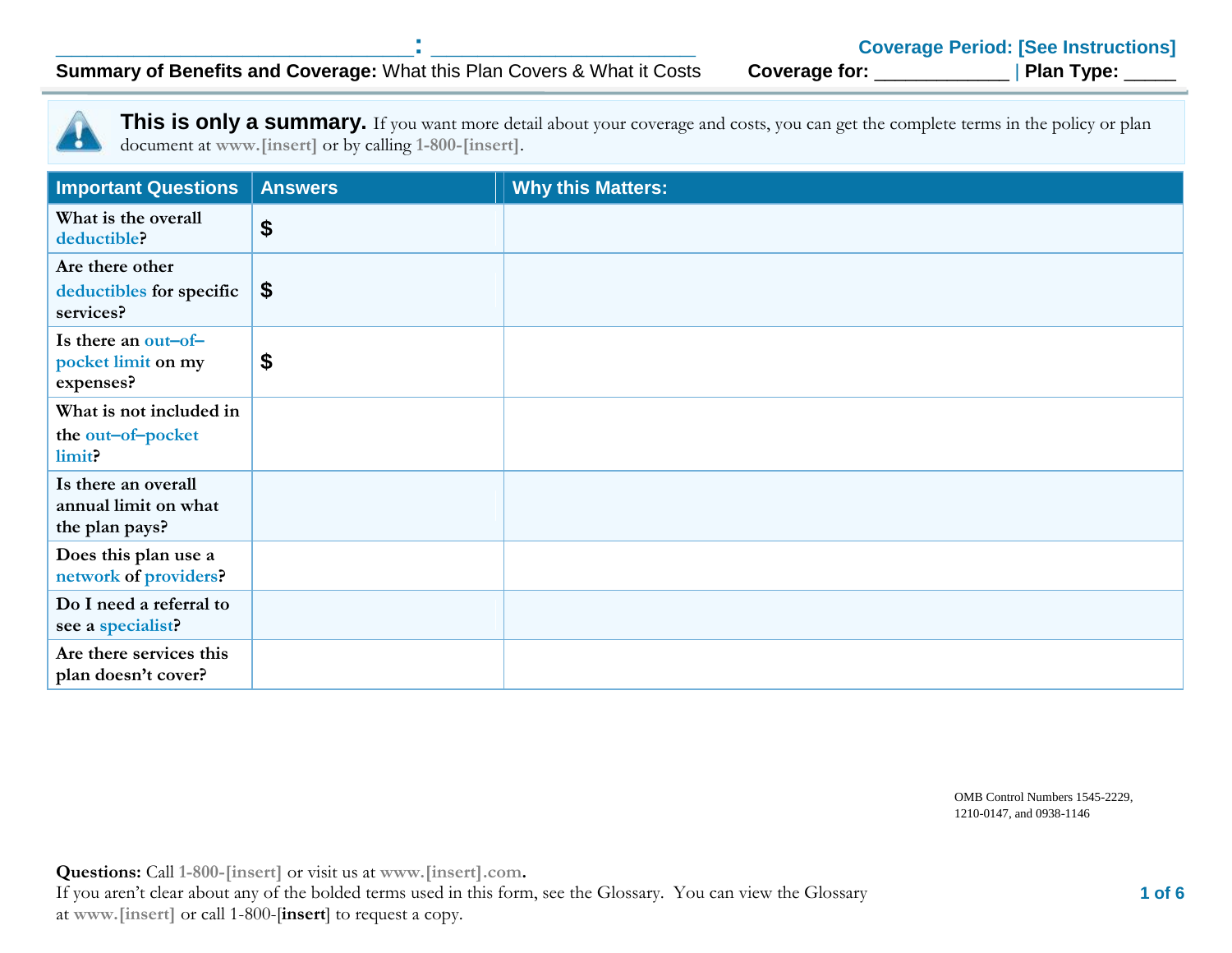**Co-payments** are fixed dollar amounts (for example, \$15) you pay for covered health care, usually when you receive the service.

- **Co-insurance** is *your* share of the costs of a covered service, calculated as a percent of the **allowed amount** for the service. For example, if the plan's **allowed amount** for an overnight hospital stay is \$1,000, your **co-insurance** payment of 20% would be \$200. This may change if you haven't met your **deductible**.
- The amount the plan pays for covered services is based on the **allowed amount**. If an out-of-network **provider** charges more than the **allowed amount**, you may have to pay the difference. For example, if an out-of-network hospital charges \$1,500 for an overnight stay and the **allowed amount** is \$1,000, you may have to pay the \$500 difference. (This is called **balance billing**.)
- This plan may encourage you to use \_\_\_\_\_\_\_\_\_\_\_\_\_\_ **providers** by charging you lower **deductibles**, **co-payments** and **co-insurance** amounts.

| <b>Common</b>                       | <b>Services You May Need</b>                     | Your cost if you use an              |                                          |                                     |
|-------------------------------------|--------------------------------------------------|--------------------------------------|------------------------------------------|-------------------------------------|
| <b>Medical Event</b>                |                                                  | <b>In-network</b><br><b>Provider</b> | <b>Out-of-network</b><br><b>Provider</b> | <b>Limitations &amp; Exceptions</b> |
|                                     | Primary care visit to treat an injury or illness |                                      |                                          |                                     |
| If you visit a health               | Specialist visit                                 |                                      |                                          |                                     |
| care provider's office<br>or clinic | Other practitioner office visit                  |                                      |                                          |                                     |
|                                     | Preventive care/screening/immunization           |                                      |                                          |                                     |
| If you have a test                  | Diagnostic test (x-ray, blood work)              |                                      |                                          |                                     |
|                                     | Imaging (CT/PET scans, MRIs)                     |                                      |                                          |                                     |
| If you need drugs to                | Generic drugs                                    |                                      |                                          |                                     |
| treat your illness or<br>condition  | Preferred brand drugs                            |                                      |                                          |                                     |
|                                     | Non-preferred brand drugs                        |                                      |                                          |                                     |
| More information                    |                                                  |                                      |                                          |                                     |
| about prescription                  |                                                  |                                      |                                          |                                     |
| drug coverage is<br>available at    | Specialty drugs                                  |                                      |                                          |                                     |
| www.[insert].                       |                                                  |                                      |                                          |                                     |
| If you have                         | Facility fee (e.g., ambulatory surgery center)   |                                      |                                          |                                     |
| outpatient surgery                  | Physician/surgeon fees                           |                                      |                                          |                                     |
| If you need                         | Emergency room services                          |                                      |                                          |                                     |

**Questions:** Call **1-800-[insert]** or visit us at **www.[insert].com.**

If you aren't clear about any of the bolded terms used in this form, see the Glossary. You can view the Glossary at **www.[insert]** or call 1-800-[**insert**] to request a copy.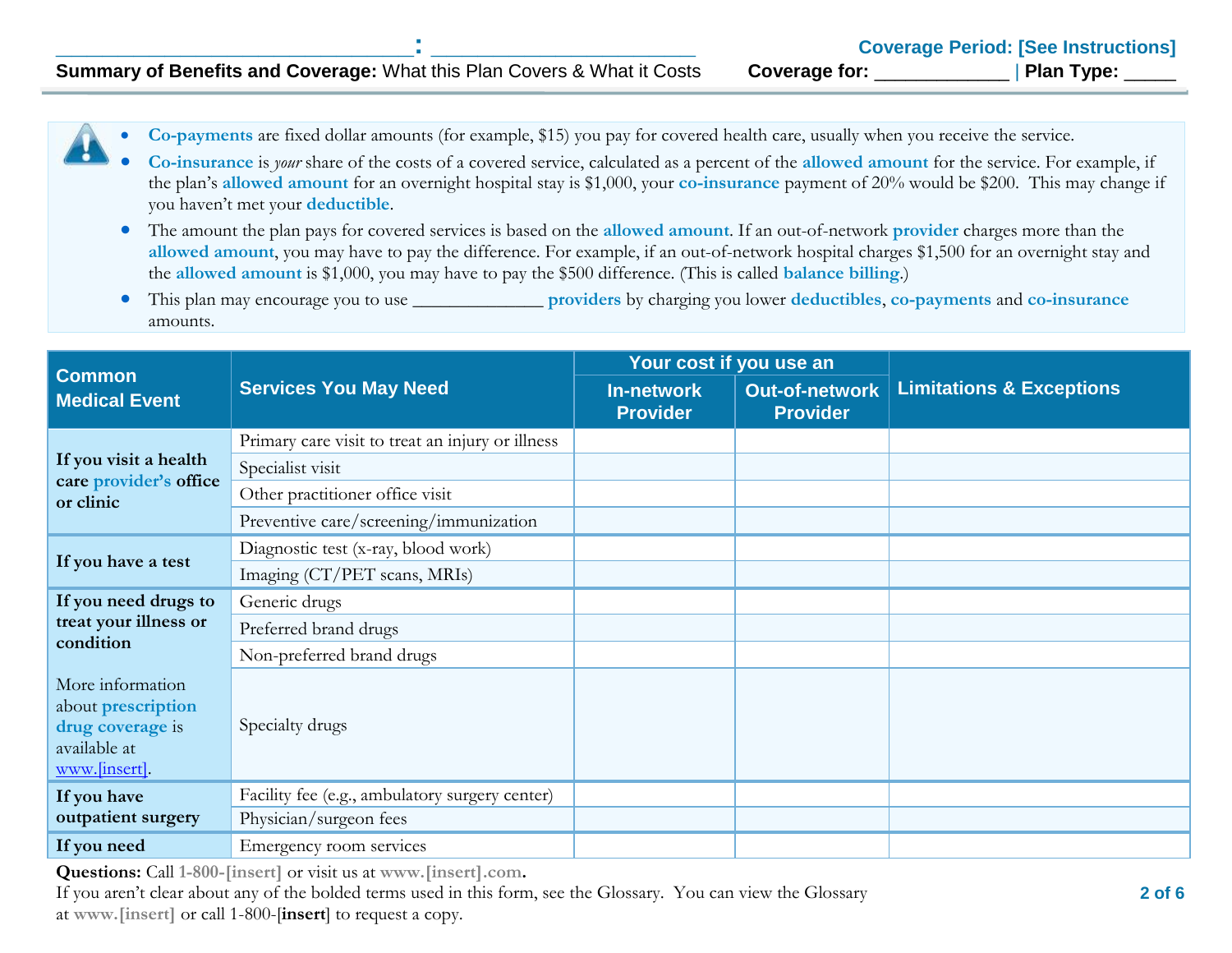**Coverage Period: [See Instructions]**<br>Coverage for: \_\_\_\_\_\_\_\_\_\_\_\_\_\_\_\_\_\_\_\_\_ | Plan Type: \_\_\_\_\_\_\_

## **Summary of Benefits and Coverage: What this Plan Covers & What it Costs**

| <b>Common</b>                                                           | <b>Services You May Need</b>                 |                                      | Your cost if you use an                  |                                     |
|-------------------------------------------------------------------------|----------------------------------------------|--------------------------------------|------------------------------------------|-------------------------------------|
| <b>Medical Event</b>                                                    |                                              | <b>In-network</b><br><b>Provider</b> | <b>Out-of-network</b><br><b>Provider</b> | <b>Limitations &amp; Exceptions</b> |
| immediate medical                                                       | Emergency medical transportation             |                                      |                                          |                                     |
| attention                                                               | Urgent care                                  |                                      |                                          |                                     |
| If you have a                                                           | Facility fee (e.g., hospital room)           |                                      |                                          |                                     |
| hospital stay                                                           | Physician/surgeon fee                        |                                      |                                          |                                     |
| If you have mental                                                      | Mental/Behavioral health outpatient services |                                      |                                          |                                     |
| health, behavioral                                                      | Mental/Behavioral health inpatient services  |                                      |                                          |                                     |
| health, or substance                                                    | Substance use disorder outpatient services   |                                      |                                          |                                     |
| abuse needs                                                             | Substance use disorder inpatient services    |                                      |                                          |                                     |
| If you are pregnant                                                     | Prenatal and postnatal care                  |                                      |                                          |                                     |
|                                                                         | Delivery and all inpatient services          |                                      |                                          |                                     |
|                                                                         | Home health care                             |                                      |                                          |                                     |
| If you need help<br>recovering or have<br>other special health<br>needs | Rehabilitation services                      |                                      |                                          |                                     |
|                                                                         | Habilitation services                        |                                      |                                          |                                     |
|                                                                         | Skilled nursing care                         |                                      |                                          |                                     |
|                                                                         | Durable medical equipment                    |                                      |                                          |                                     |
|                                                                         | Hospice service                              |                                      |                                          |                                     |
|                                                                         | Eye exam                                     |                                      |                                          |                                     |
| If your child needs<br>dental or eye care                               | Glasses                                      |                                      |                                          |                                     |
|                                                                         | Dental check-up                              |                                      |                                          |                                     |

### **Excluded Services & Other Covered Services:**

**Services Your Plan Does NOT Cover** (This isn't a complete list. Check your policy or plan document for other excluded services.)

**Questions:** Call **1-800-[insert]** or visit us at **www.[insert].com.** If you aren't clear about any of the bolded terms used in this form, see the Glossary. You can view the Glossary at **www.[insert]** or call 1-800-[**insert**] to request a copy.

 $\bullet$  . The contract of the contract of the contract of the contract of the contract of the contract of the contract of the contract of the contract of the contract of the contract of the contract of the contract of the co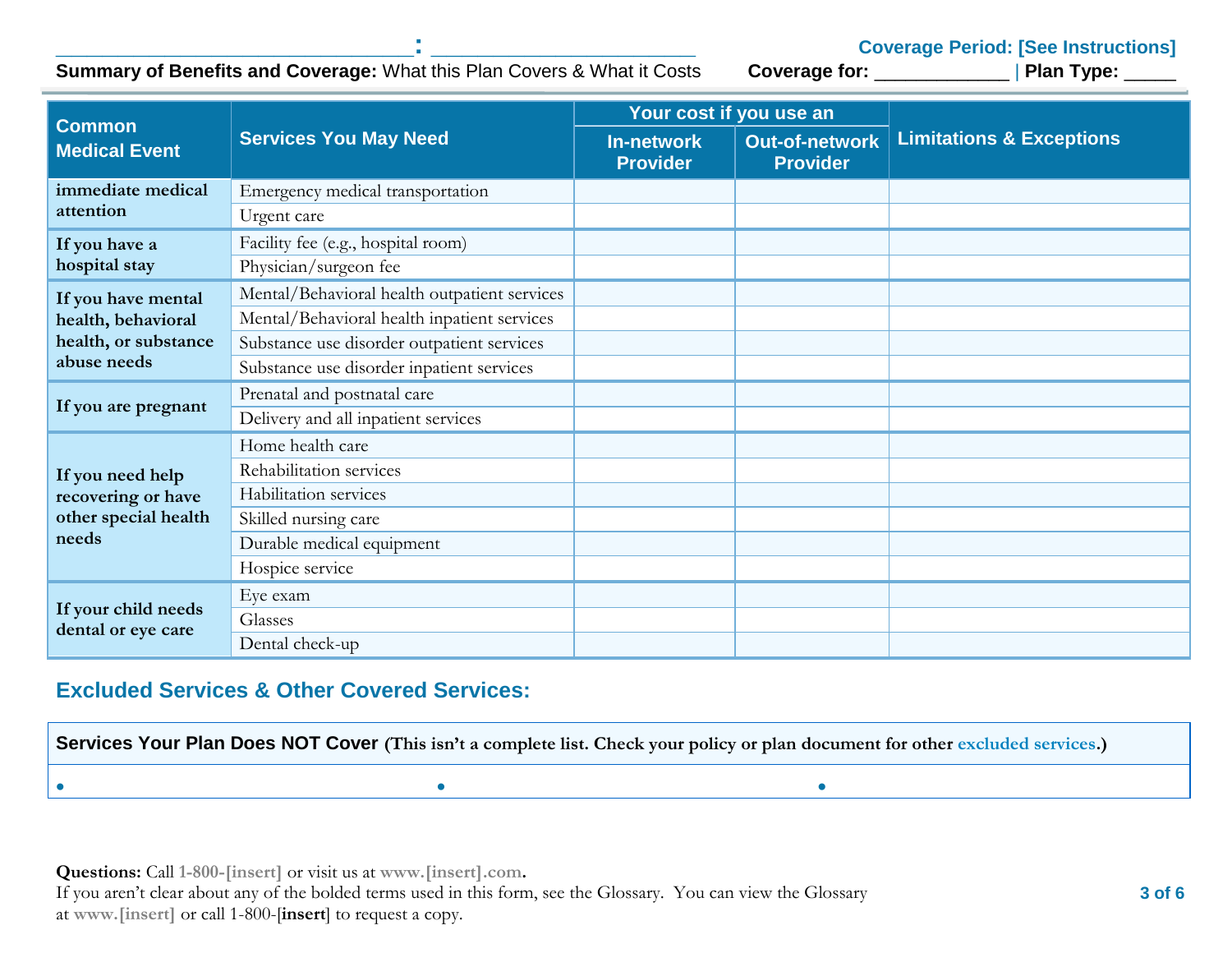**Other Covered Services** (This isn't a complete list. Check your policy or plan document for other covered services and your costs for these **services.)**

## **Your Rights to Continue Coverage:**

[insert applicable information from instructions]

 $\bullet$ 

### **Your Grievance and Appeals Rights:**

If you have a complaint or are dissatisfied with a denial of coverage for claims under your plan, you may be able to **appeal** or file a **grievance**. For questions about your rights, this notice, or assistance, you can contact: [insert applicable contact information from instructions].

––––––––––––––––––––––*To see examples of how this plan might cover costs for a sample medical situation, see the next page.–––––––––––*–––––––––––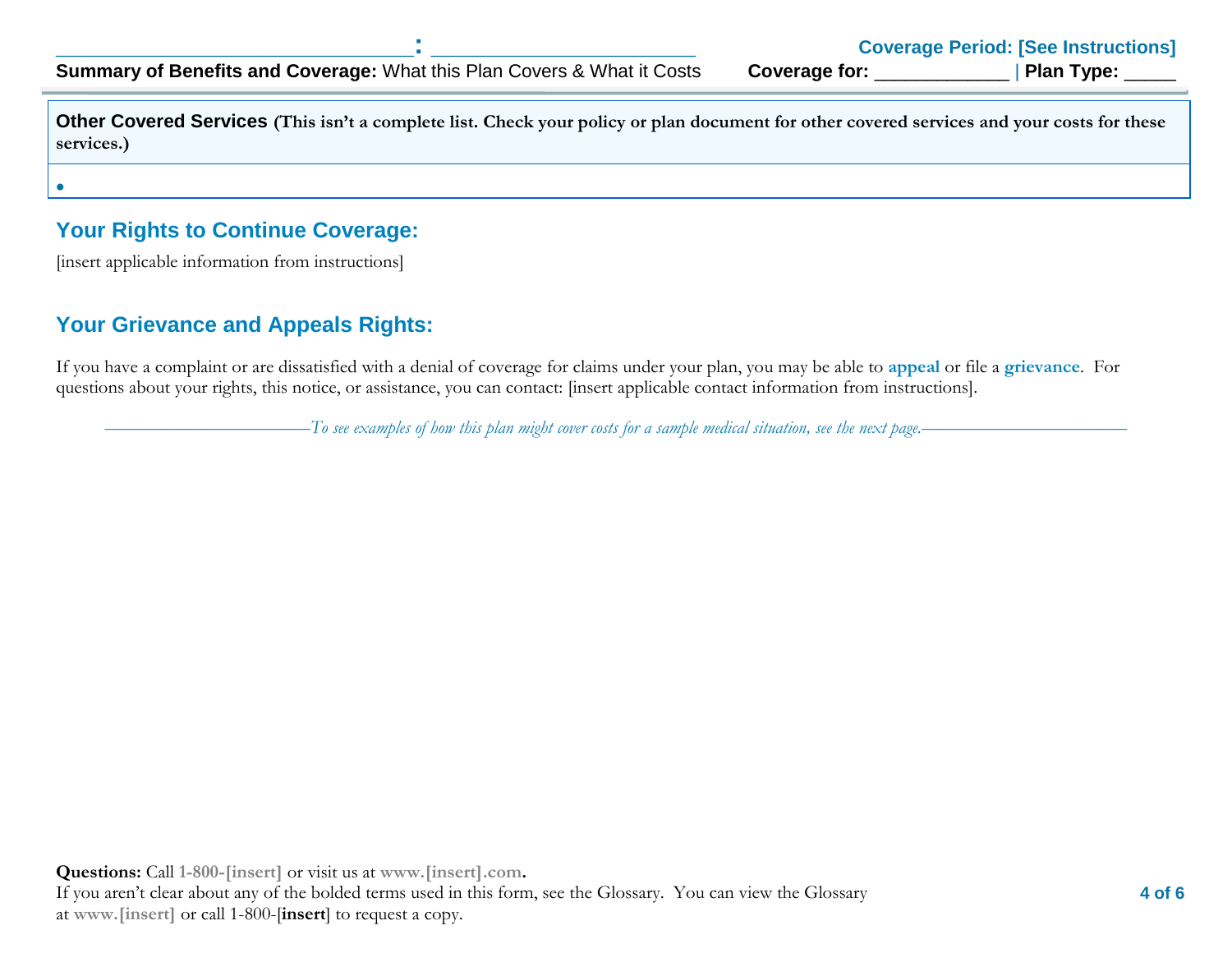# **About these Coverage Examples:**

These examples show how this plan might cover medical care in given situations. Use these examples to see, in general, how much financial protection a sample patient might get if they are covered under different plans.



**This is not a cost estimator.** 

Don't use these examples to estimate your actual costs under this plan. The actual care you receive will be different from these examples, and the cost of that care will also be different.

See the next page for important information about these examples.

| <b>Having a baby</b> |  |
|----------------------|--|
| (normal delivery)    |  |

- Amount owed to providers: \$7,540
- **Plan pays** \$
- **Patient pays** \$

#### **Sample care costs:**

| Total                      | \$7,540 |
|----------------------------|---------|
| Vaccines, other preventive | \$40    |
| Radiology                  | \$200   |
| Prescriptions              | \$200   |
| Laboratory tests           | \$500   |
| Anesthesia                 | \$900   |
| Hospital charges (baby)    | \$900   |
| Routine obstetric care     | \$2,100 |
| Hospital charges (mother)  | \$2,700 |
|                            |         |

### **Patient pays:**

| Deductibles          |  |
|----------------------|--|
| Co-pays              |  |
| Co-insurance         |  |
| Limits or exclusions |  |
| Total                |  |

### **Managing type 2 diabetes**

(routine maintenance of

a well-controlled condition)

#### ■ **Amount owed to providers: \$4,100**

- **Plan pays** \$
- **Patient pays** \$

#### **Sample care costs:**

| Prescriptions                  | \$1,500 |
|--------------------------------|---------|
| Medical Equipment and Supplies | \$1,300 |
| Office Visits and Procedures   | \$730   |
| Education                      | \$290   |
| Laboratory tests               | \$140   |
| Vaccines, other preventive     | \$140   |
| Total                          | \$4,100 |

### **Patient pays:**

| Deductibles          |  |
|----------------------|--|
| Co-pays              |  |
| Co-insurance         |  |
| Limits or exclusions |  |
| Total                |  |
|                      |  |